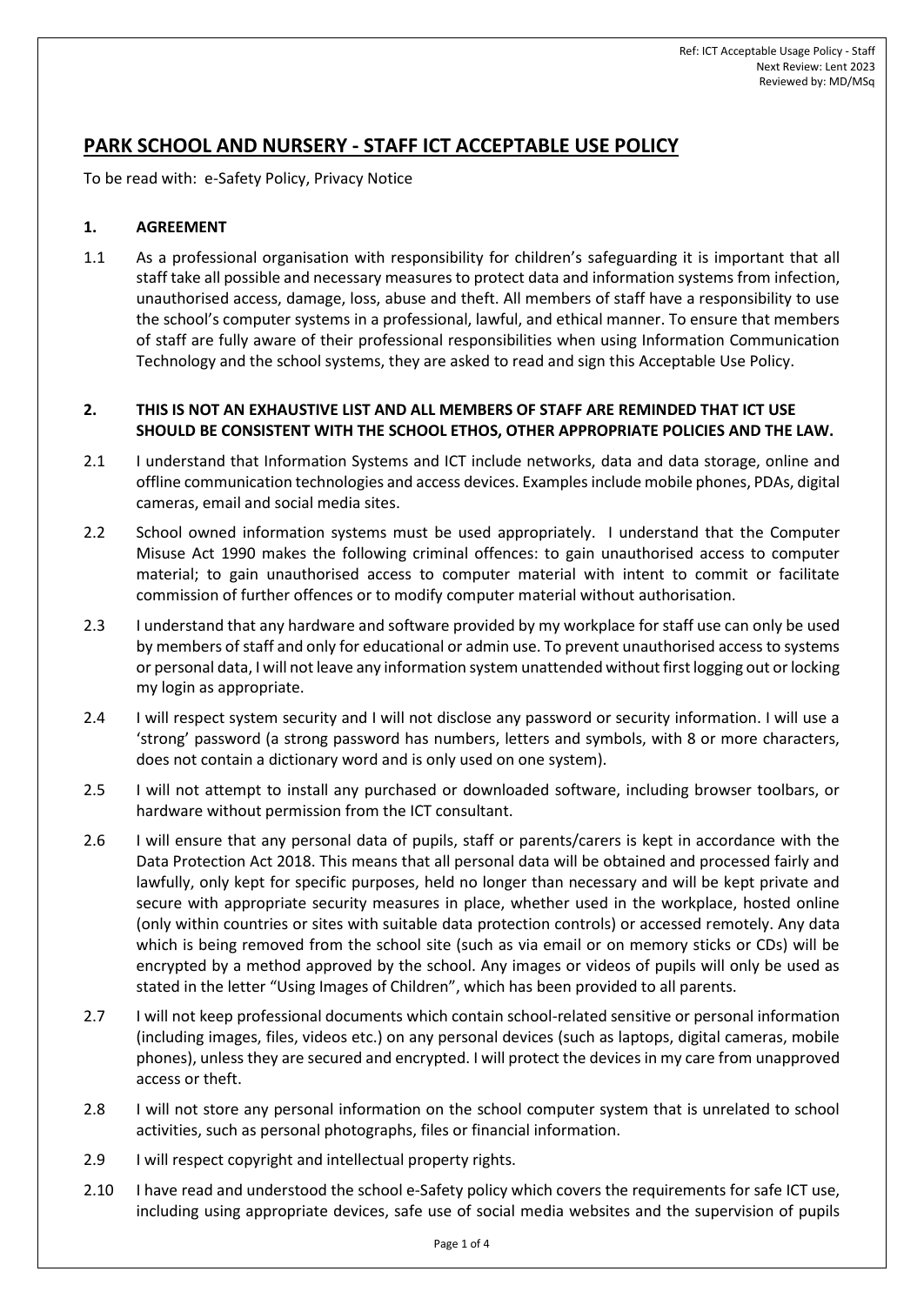within the classroom and other working spaces.

- 2.11 I will report all incidents of concern regarding children's online safety to the School Designated Senior Person for Safeguarding and/or the e-Safety Coordinator as soon as possible. I will report any accidental access, receipt of inappropriate materials, filtering breaches or unsuitable websites to the e-Safety Coordinator as soon as possible using the form held in the ICT suite. The form is to be given to the e-safety coordinator who will act accordingly.
- 2.12 I will comply with the guidelines regarding Personal Electronic Devices (including personal mobile phones) within this Acceptable Use Policy.
- 2.13 I will not attempt to bypass any filtering and/or security systems put in place by the school. If I suspect a computer or system has been damaged or affected by a virus or other malware or if I have lost any school related documents or files, then I will report this to ICT Support as soon as possible. (Report by using the appropriate icon on the computer).
- 2.14 I will respect, when using email, the guidelines within this Acceptable Use Policy.
- 2.15 My electronic communications with pupils, parents/carers and other professionals will only take place via work approved communication channels e.g. via a school provided email address or telephone number. Any pre-existing relationships which may compromise this should be discussed with the Headteacher.
- 2.16 My use of ICT and information systems will always be compatible with my professional role, whether using school or personal systems. This includes the use of email, text, social media, social networking, gaming, web publications and any other devices or websites. My use of ICT will not interfere with my work duties and will be in accordance with current UK Law.
- 2.17 I am aware that my online conduct out of school could have an impact on my role and reputation within school. Civil, legal or disciplinary action could be taken if I am found to bring the profession or institution into disrepute, or if something is felt to have undermined confidence in my professional abilities.
- 2.18 I will not create, transmit, display, publish or forward any material that is likely to harass, cause offence, inconvenience or needless anxiety to any other person.
- 2.19 I will promote e-Safety with the pupils in my care and will help them to develop a responsible attitude to safety online, system use and to the content they access or create.
- 2.20 If I have any queries or questions regarding safe and professional practice online either in school or off site, then I will raise them with the e-Safety Coordinator or the Headteacher.
- 2.21 I understand that my use of the information systems, Internet and email may be monitored and recorded to ensure policy compliance. Internet and network use may be traced back to the individual user.
- 2.22 Where the School believes unauthorised and/or inappropriate use of the service's information system or unacceptable or inappropriate behaviour may be taking place, it will invoke its disciplinary procedure. If the School suspects that the system may be being used for criminal purposes or for storing unlawful text, imagery or sound, the matter will be brought to the attention of the relevant law enforcement organisation.
- **3. GUIDELINES RE THE USE BY STAFF OF PERSONAL MOBILE PHONES, TABLETS, CAMERAS ("Personal Electronic Devices").**
- 3.1 Aims
	- Protect the school against risk of problematical incidents
	- Protect staff against false allegations or difficult situations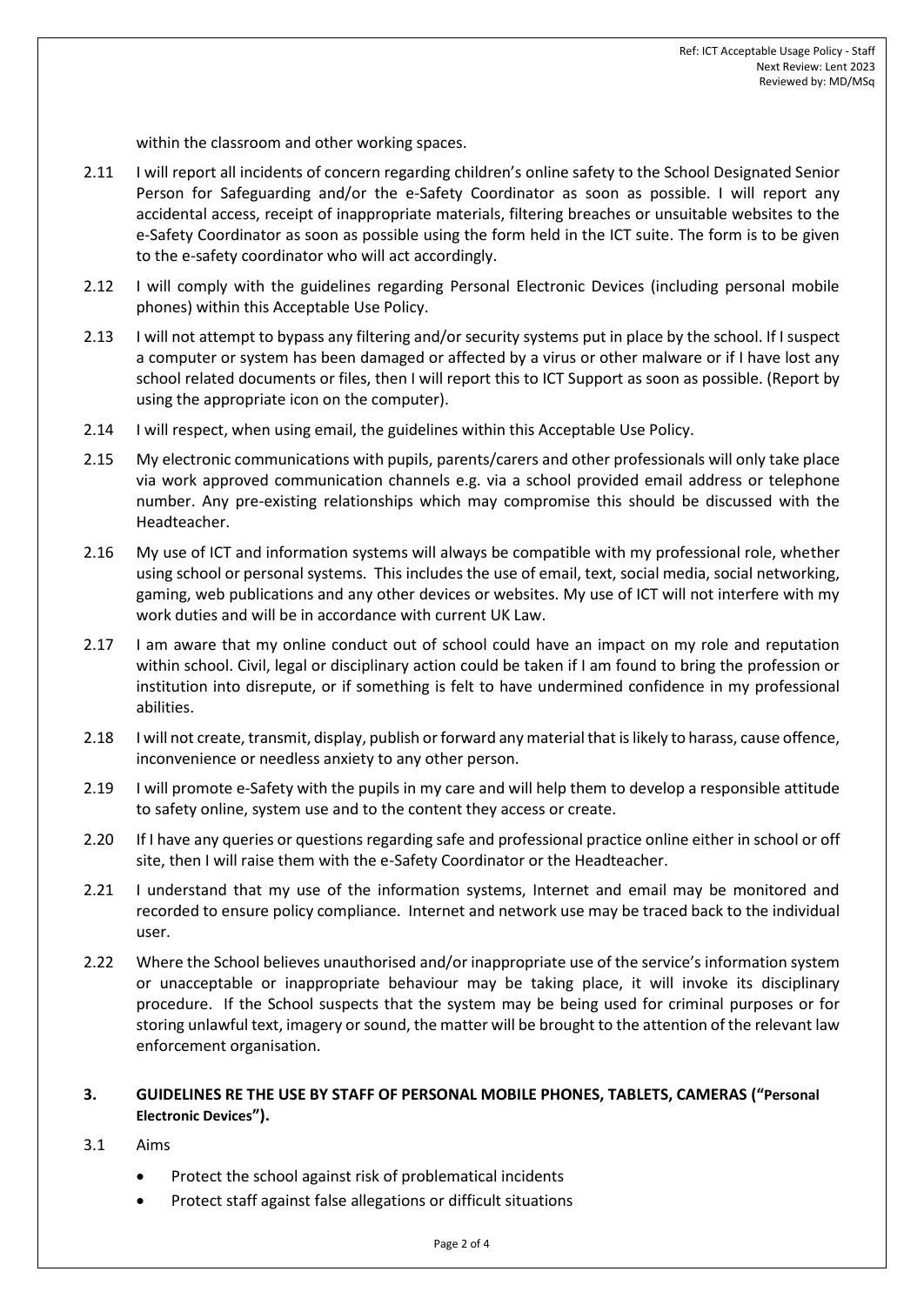- Comply with EYFS requirements (the EYFS now requires that safeguarding policies and procedures must cover the use of mobile phones and cameras in the setting to minimise the risk of inappropriate sharing of images.
- In relation to the whole school, to comply with best practice as advised by ISI
- Maintain a professional image in the eyes of pupils, parents and visitors

## 3.2 Guidance

- 3.2.1 Personal Electronic Devices must be switched off in school, except for in the staff room or in staff meetings, or otherwise with the permission of the Headteacher. Personal Electronic Devices using the school wi-fi need to be registered with the school's ICT department. It is recommended that Personal Electronic Devices are password protected and insured.
- 3.2.2 Where staff are with pupils off-site, Personal Electronic Devices should not be used, except when staff are off-duty and in a place away from children.
- 3.2.3 Personal mobile phones may be used at any time if their use is the best way of dealing with an urgent issue of Health and Safety.
- 3.2.4 Some non-teaching members of staff have been given permission to use personal mobile phones in school (beyond the staff room and staff meetings) for work related administrative and communication purposes. Staff falling into this category include the Headteacher, members of the Bursar's department, the ICT consultant, members of the site-management team, the chef manager and staff in the School Office. Use of personal mobile phones by these members of staff is constantly monitored by the Bursar.
- 3.2.5 Visitors, including other professionals and contractors, are made aware by the School Office or by the Bursar's department that they are not to use their mobile phone where children are present.
- 3.2.6 All photos or videos of children taken by staff must be taken and stored on school equipment only.
- 3.2.7 When giving out a phone contact number for parents (e.g. when there is a meeting place or collection point during a trip/match off site), the number should be a school mobile phone number.
- 3.2.8 Phone calls to parents should be from a school phone
- 3.2.9 Staff are advised to provide their work place contact number to their family members, own children's schools/settings for use in the event of an emergency.
- 3.3 The effectiveness of this policy is formally discussed once a month by discussion in senior staff meeting. Senior staff are constantly monitoring the site for compliance with this policy. All staff are asked to report any infringement of this policy to the Designated Senior Person for Safeguarding

### **4. GUIDELINES RE STAFF USE OF EMAIL.**

- 4.1 General principles
	- 4.1.1 We work on a small site where we see each other a lot. We also have a terrific team spirit and excellent personal relationships which are hugely important to protect and nurture. There are dangers of using email which can impact negatively upon these strengths.
	- 4.1.2 Staff should be aware that Data Protection legislation may require the school to disclose the contents of pupils' files to parents. Emails about pupils must therefore be regarded as potentially public documents.
	- 4.1.3 We should endeavour to avoid sending emails which criticise individuals. This is especially